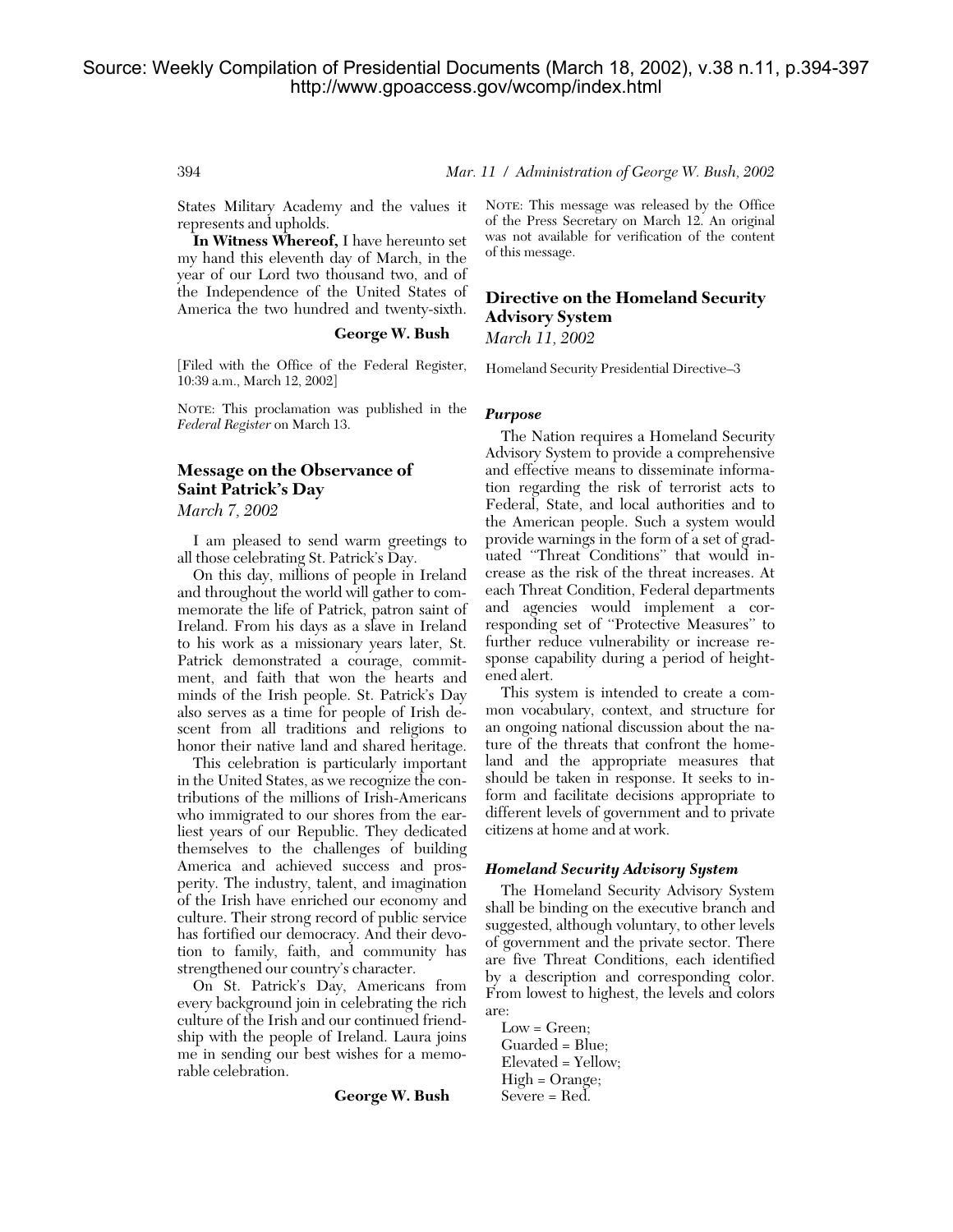### *Administration of George W. Bush, 2002 / Mar. 12* 395

The higher the Threat Condition, the greater the risk of a terrorist attack. Risk includes both the probability of an attack occurring and its potential gravity. Threat Conditions shall be assigned by the Attorney General in consultation with the Assistant to the President for Homeland Security. Except in exigent circumstances, the Attorney General shall seek the views of the appropriate Homeland Security Principals or their subordinates, and other parties as appropriate, on the Threat Condition to be assigned. Threat Conditions may be assigned for the entire Nation, or they may be set for a particular geographic area or industrial sector. Assigned Threat Conditions shall be reviewed at regular intervals to determine whether adjustments are warranted.

For facilities, personnel, and operations inside the territorial United States, all Federal departments, agencies, and offices other than military facilities shall conform their existing threat advisory systems to this system and henceforth administer their systems consistent with the determination of the Attorney General with regard to the Threat Condition in effect.

The assignment of a Threat Condition shall prompt the implementation of an appropriate set of Protective Measures. Protective Measures are the specific steps an organization shall take to reduce its vulnerability or increase its ability to respond during a period of heightened alert. The authority to craft and implement Protective Measures rests with the Federal departments and agencies. It is recognized that departments and agencies may have several preplanned sets of responses to a particular Threat Condition to facilitate a rapid, appropriate, and tailored response. Department and agency heads are responsible for developing their own Protective Measures and other antiterrorism or selfprotection and continuity plans, and resourcing, rehearsing, documenting, and maintaining these plans. Likewise, they retain the authority to respond, as necessary, to risks, threats, incidents, or events at facilities within the specific jurisdiction of their department or agency, and, as authorized by law, to direct agencies and industries to implement their own Protective Measures. They shall continue to be responsible for taking all appropriate proactive steps to reduce the vulnerability of their personnel and facilities to terrorist attack. Federal department and agency heads shall submit an annual written report to the President, through the Assistant to the President for Homeland Security, describing the steps they have taken to develop and implement appropriate Protective Measures for each Threat Condition. Governors, mayors, and the leaders of other organizations are encouraged to conduct a similar review of their organizations' Protective Measures.

The decision whether to publicly announce Threat Conditions shall be made on a case-by-case basis by the Attorney General in consultation with the Assistant to the President for Homeland Security. Every effort shall be made to share as much information regarding the threat as possible, consistent with the safety of the Nation. The Attorney General shall ensure, consistent with the safety of the Nation, that State and local government officials and law enforcement authorities are provided the most relevant and timely information. The Attorney General shall be responsible for identifying any other information developed in the threat assessment process that would be useful to State and local officials and others and conveying it to them as permitted consistent with the constraints of classification. The Attorney General shall establish a process and a system for conveying relevant information to Federal, State, and local government officials, law enforcement authorities, and the private sector expeditiously.

The Director of Central Intelligence and the Attorney General shall ensure that a continuous and timely flow of integrated threat assessments and reports is provided to the President, the Vice President, Assistant to the President and Chief of Staff, the Assistant to the President for Homeland Security, and the Assistant to the President for National Security Affairs. Whenever possible and practicable, these integrated threat assessments and reports shall be reviewed and commented upon by the wider interagency community.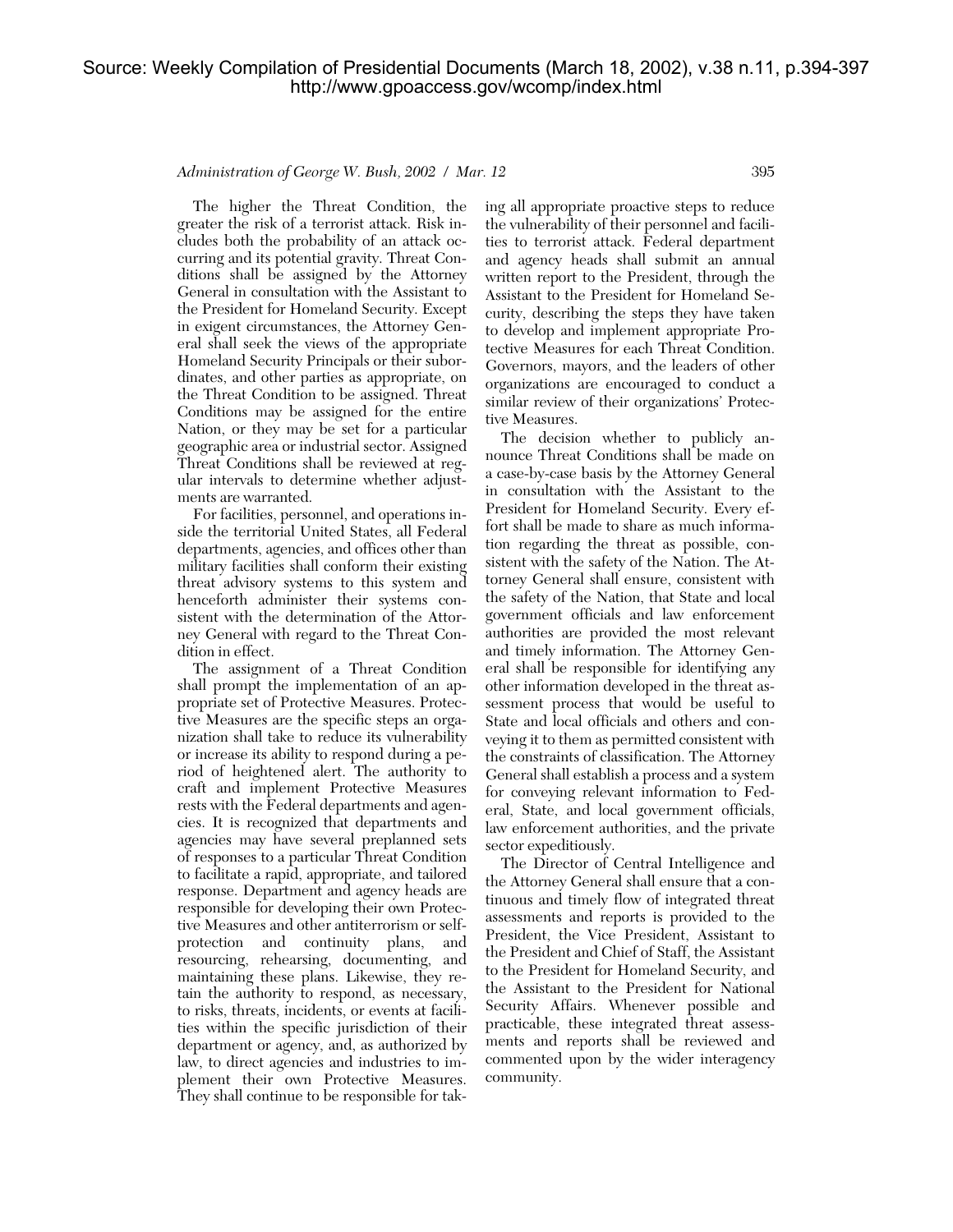A decision on which Threat Condition to assign shall integrate a variety of considerations. This integration will rely on qualitative assessment, not quantitative calculation. Higher Threat Conditions indicate greater risk of a terrorist act, with risk including both probability and gravity. Despite best efforts, there can be no guarantee that, at any given Threat Condition, a terrorist attack will not occur. An initial and important factor is the quality of the threat information itself. The evaluation of this threat information shall include, but not be limited to, the following factors:

1. To what degree is the threat information credible?

2. To what degree is the threat information corroborated?

3. To what degree is the threat specific and/or imminent?

4. How grave are the potential consequences of the threat?

## *Threat Conditions and Associated Protective Measures*

The world has changed since September 11, 2001. We remain a Nation at risk to terrorist attacks and will remain at risk for the foreseeable future. At all Threat Conditions, we must remain vigilant, prepared, and ready to deter terrorist attacks. The following Threat Conditions each represent an increasing risk of terrorist attacks. Beneath each Threat Condition are some suggested Protective Measures, recognizing that the heads of Federal departments and agencies are responsible for developing and implementing appropriate agency-specific Protective Measures:

1. Low Condition (Green). This condition is declared when there is a *low risk of terrorist attacks*. Federal departments and agencies should consider the following general measures in addition to the agency-specific Protective Measures they develop and implement:

- a) Refining and exercising as appropriate preplanned Protective Measures;
- b) Ensuring personnel receive proper training on the Homeland Security Advisory System and specific

396 *Mar. 12 / Administration of George W. Bush, 2002*

preplanned department or agency Protective Measures; and

c) Institutionalizing a process to assure that all facilities and regulated sectors are regularly assessed for vulnerabilities to terrorist attacks, and all reasonable measures are taken to mitigate these vulnerabilities.

2. Guarded Condition (Blue). This condition is declared when there is a *general risk of terrorist attacks*. In addition to the Protective Measures taken in the previous Threat Condition, Federal departments and agencies should consider the following general measures in addition to the agency-specific Protective Measures that they will develop and implement:

- a) Checking communications with designated emergency response or command locations;
- b) Reviewing and updating emergency response procedures; and
- c) Providing the public with any information that would strengthen its ability to act appropriately.

3. Elevated Condition (Yellow). An Elevated Condition is declared when there is a *significant risk of terrorist attacks*. In addition to the Protective Measures taken in the previous Threat Conditions, Federal departments and agencies should consider the following general measures in addition to the Protective Measures that they will develop and implement:

- a) Increasing surveillance of critical locations;
- b) Coordinating emergency plans as appropriate with nearby jurisdictions;
- c) Assessing whether the precise characteristics of the threat require the further refinement of preplanned Protective Measures; and
- d) Implementing, as appropriate, contingency and emergency response plans.

4. High Condition (Orange). A High Condition is declared when there is a *high risk of terrorist attacks*. In addition to the Protective Measures taken in the previous Threat Conditions, Federal departments and agencies should consider the following general measures in addition to the agency-specific Protective Measures that they will develop and implement: